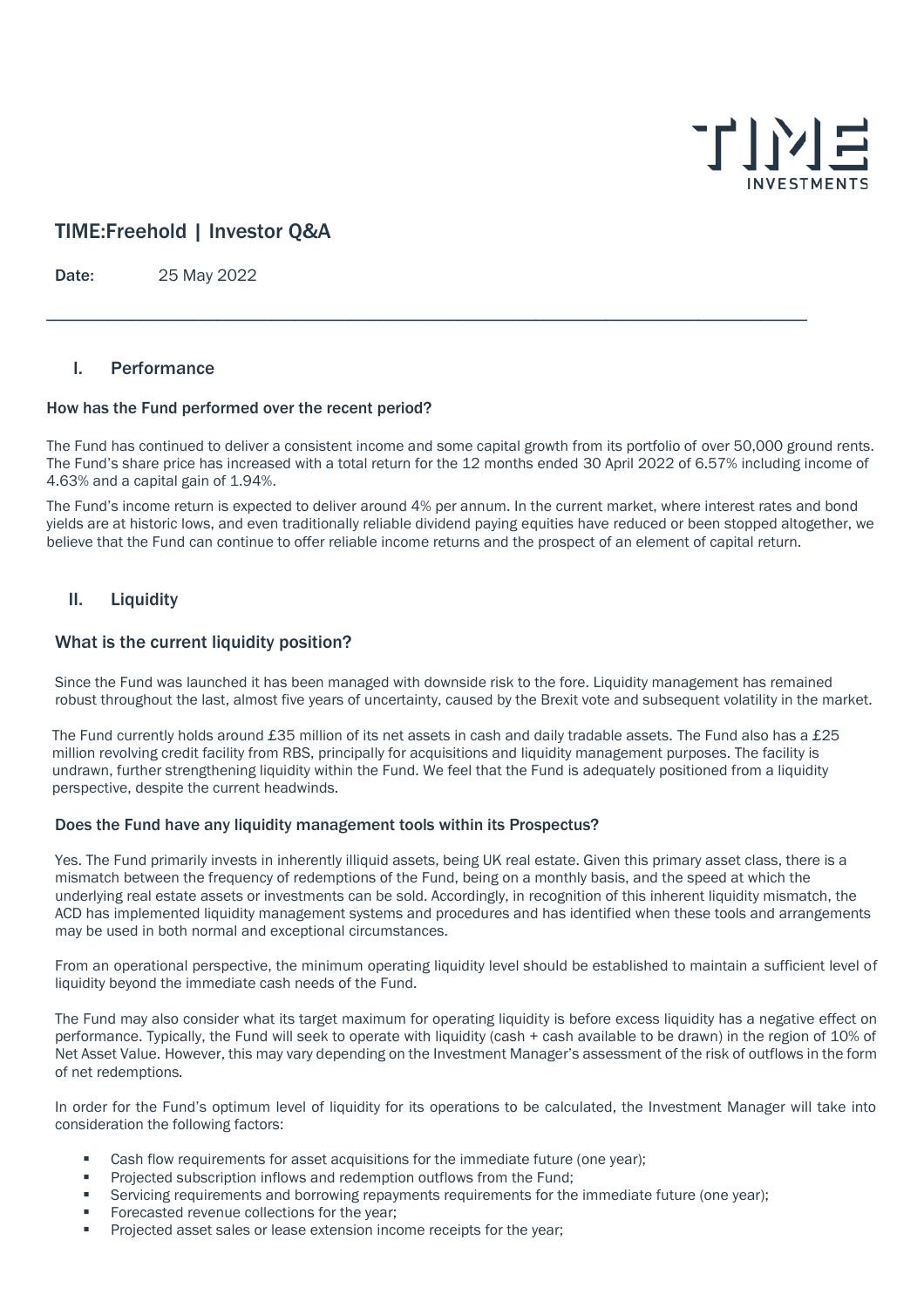- Forecasted operating expense outflows:
- Forecasted income distributions to half yearly distributions to shareholders
- Any other factors which may have an effect on available liquidity.

As part of this process the Investment Manager prepares detailed forecasts and cash flows in respect of the Fund's projected assets and liabilities. This type of information forms part of the Fund's cash flow forecast statement.

## How does this lead to applying liquidity management tools?

It is a balancing act and where net outflows are such that the Fund may need to divest itself of property or investments in order to pay out the redemptions, the ACD may apply liquidity tools either to manage the flow of redemptions or the price that redeeming investors receive.

These liquidity management tools and the consequences for Shareholders are set out in Clause 25 of the Prospectus and the principal tools are detailed below:

| <b>Dilution Levy</b>                 | In circumstances where the ACD is required to sell underlying investments quickly in<br>response to redemption requests, there may be an impact on the sale price that the<br>investments can achieve and any impact on the sale price would be an indirect cost incurred<br>by the Fund. The adjustment protects Shareholders from the impact of transaction costs.                                                                                                                                                                                  |
|--------------------------------------|-------------------------------------------------------------------------------------------------------------------------------------------------------------------------------------------------------------------------------------------------------------------------------------------------------------------------------------------------------------------------------------------------------------------------------------------------------------------------------------------------------------------------------------------------------|
| <b>Large Deal Provision</b><br>(LDP) | The ACD may effect instructions (exceeding £50,000) for subscriptions or redemptions of<br>shares on a different pricing basis to the published price. Can also, at the discretion of the<br>ACD, have such large deals refused until such time as there is no prejudicial impact to the<br>best interests of shareholders. The large deal provision looks to reflect the cost of selling a<br>property or investments, which would currently be typically around 5%-6% reflecting the costs<br>of sale and any discount to the prevailing valuation. |
| <b>Redemption charge</b>             | Charge on the redemption of such shares (exceeding £250,000) of up to 5%.                                                                                                                                                                                                                                                                                                                                                                                                                                                                             |
| Fair value pricing                   | The ACD may deploy fair value pricing in the event of uncertainty in the valuation of assets<br>held by the Fund. This is likely to result in the discouragement of Shareholders seeking to<br>redeem their Shares where they may receive a price per Share lower than the intrinsic value<br>of the Fund on a price per Share basis.                                                                                                                                                                                                                 |
| Deferral of redemptions              | Where requested redemptions received across all classes of a fund for a particular dealing<br>day exceed 10% of the NAV, the ACD may defer redemptions to the next dealing day.                                                                                                                                                                                                                                                                                                                                                                       |
| <b>Refusal of redemptions</b>        | The ACD may reject in its discretion any application for the purchase, redemption, transfer or<br>conversion of Shares. This would be deployed for a whole range of reasons including to<br>protect liquidity of the fund or other reasonable grounds.                                                                                                                                                                                                                                                                                                |
| <b>Suspension of Dealing</b>         | Always available.                                                                                                                                                                                                                                                                                                                                                                                                                                                                                                                                     |

It is worth noting that if an investor seeks to redeem an investment that would not be deemed large (i.e. under £50,000) through a platform that is also redeeming other investors at the same time, but together they amount to more than £50,000, the Fund will only see one aggregated large redemption and all underlying investors redeeming through the platform that day will be impacted by the large deal provision.

Please refer to the Fund's Prospectus published on our **[website](https://time-investments.com/document-library/)** for the full detail (specifically Clause 25 covering liquidity tools which effect the redemptions by Shareholders).

#### When can these liquidity tools be used?

They may be used at any time where the ACD considers it is in the best interests of the shareholders to do so, in order to protect investors' interests (those coming in and out of the Fund as well as those who are remaining invested). In simple terms, for redemptions, these tools are used when it is believed that there may be a need to sell property or investments as a result of a single redemption or a number of redemptions on a given date or when it is believed there is a pattern of continuing redemptions over a period. The focus therefore will be on the effect on the liquidity in the Fund (current and future), so that large redeemers bear their proportion of the cost of selling property or investments in order to meet the redemptions.

The liquidity tools are expected to be used reasonably and be able to be justified. In applying these liquidity management tools the ACD will act in the best interests of shareholders.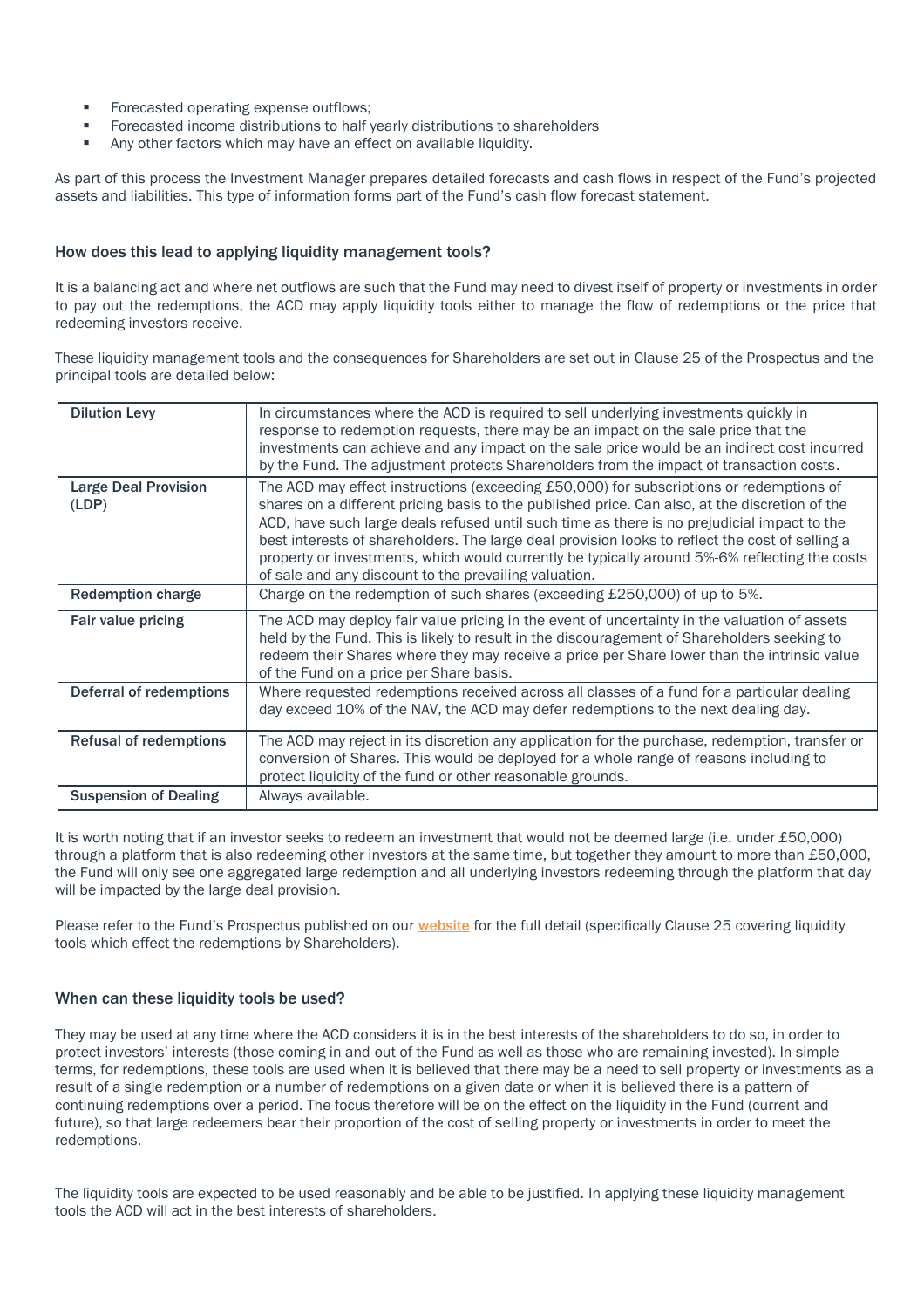## Will you be applying a large deal provision at any time in the future?

We continue to monitor the liquidity of the Fund and its need to impose a large deal provision to ensure that large redeemers fairly meet the costs of realising investments to meet their redemptions. Whether a large deal provision is applied by the ACD to protect existing shareholder is reviewed before each dealing day.

## III. The property portfolio and the Fund's building safety initiatives

#### What is the composition of the Fund's property portfolio?

The Fund is the freeholder of around 50,000 UK residential ground rent properties valued at over £200 million out of a NAV of circa £230 million. The property portfolio consists primarily of residential flats (87%) with the balance mainly split between houses and maisonettes.

#### As the freeholder, what are the Fund's responsibilities on building safety initiatives?

As a freeholder, the Fund has certain responsibilities in respect of its property portfolio, mainly centred around its flats.

It is important to distinguish that for approximately 75% of the Fund's property portfolio, the responsibility to manage the property, including aspects of fire safety such as cladding, is that of either the leaseholders' Resident Management Company ("RMC") or Right to Manage Company ("RTM"). Although this responsibility rests with the leaseholders' RMC or RTM, the Fund will still seek to monitor what actions are being taken on the property and will liaise and assist the RMC or RTC, where appropriate.

Over the remaining 25% of the Fund's property portfolio, where the leaseholders have not set up an RMC or RTM, the Fund has the responsibility for the assessment and management of fire risk, including cladding on behalf of the leaseholders with any related costs billed to them through the service charge. As a result, the Fund has appointed and delegated these duties to a specialist property management company who carries out any relevant tasks, such as fire risk assessments, and maintains a register of the required information.

#### What has the Fund done to review building safety across its portfolio?

The Fund has a database of its property portfolio and has sought to carry out reviews on those properties where potential issues may be, including new fire risk assessments, cladding tests and intrusive surveys.

In addition, a specialist fire risk advisory firm and a legal firm specialising in fire safety matters have been engaged on behalf of the Fund and their engagement instruction includes a review of the safety procedures in place as well as reviewing the programmes for specific properties where potential issues are identified.

#### In the event of an issue being identified, what process is in place to manage and mitigate the issue?

Where issues have been identified it is a process of working with all parties, including leaseholders, RTMs and RMCs (where applicable) to establish the best way forward to ensure safety and the appropriate works are carried out where necessary.

Under the leases, the cost of these works typically rests with the leaseholders, however the Government is looking to protect leaseholders from these remediation costs and is looking to take action to ensure that the industry fixes these issues. The Government has stated that they expect that remediation of the majority of buildings will accordingly be conducted, or funded, by the developer responsible for the safety defects.

As part of the process the responsible party (freeholder, RTM or RMC) will assist the leaseholders, where there is recourse to the original developer or construction warranty company. Additionally, the freeholder will assist leaseholders to access the Government's Building Safety Fund. Consequently, the Fund's assessment of fire safety issues across its property portfolio continues to be under active review.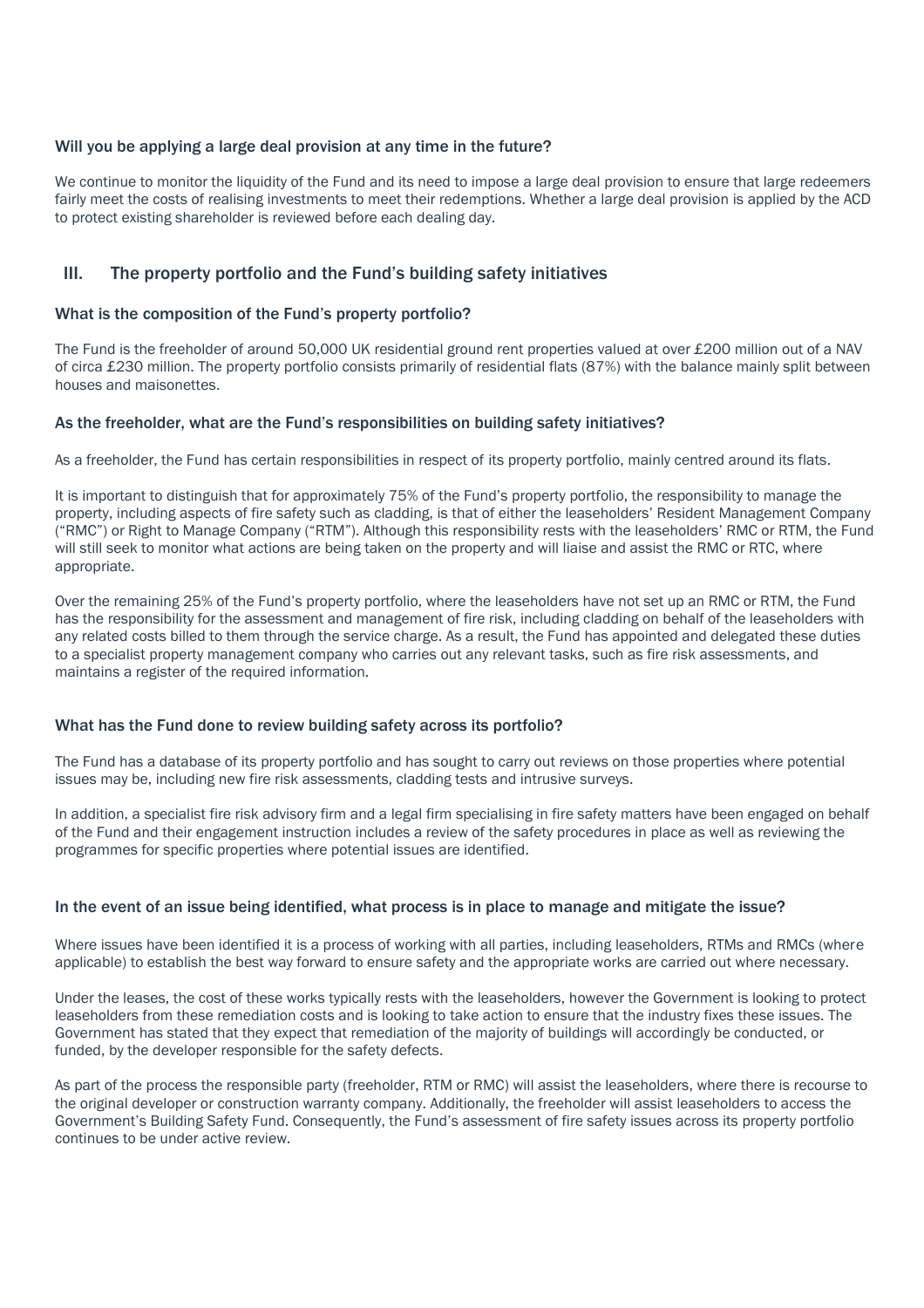# Does the Fund have any cladding issues that are cause for concern?

Generally speaking, there are a number of different types of cladding, some of which are safe. Issues arise when cladding is either unsafe or of an as yet unknown standard.

Unfortunately, in many people's minds following the Grenfell tragedy, a reference to cladding creates the image of a property completely covered in an unsafe flammable material, such as ACM cladding.

Identifying buildings with ACM cladding, the type seen at Grenfell, was prioritised as an exercise due to the high-risk nature of the materials in question. Of the properties within the portfolio over a height of 18 metres (generally considered to be highrise), only two blocks were identified as having the ACM cladding. Both the properties in question are managed by the leaseholders through their RTM and works are being carried out to replace the cladding that existed on parts of each building, with these works being funded by the Government's ACM cladding fund, the leaseholders and the original developer.

In practice, where a cladding issue exists, for a majority of properties, it is limited to specific sections of the property; or the cladding material itself is not the issue and rather, there may be an issue regarding the cladding system and how it has been constructed, for example, a lack of fire breaks or compartmentalisation.

In order to establish the extent to which some of these issues exist, intrusive specialist surveys are undertaken. Once a threshold of over 18 meters in height is reached the fire safety risk increases due to the challenges of the deployment of certain firefighting equipment. For context, the buildings owned by the Fund over 18 meters in height represents approximately 17% (£36 million) of the Fund's property portfolio, of which the majority require no remediation.

Surveys for relevant buildings have either been carried out with any cladding system concerns registered with the Government's Building Safety Fund and/or the original developer contacted. Where the Fund does not have management rights and is not responsible for the fire safety, we still engage with the responsible parties to ascertain how they are progressing with the above matters including surveys and the Building Safety Fund.

The majority of the portfolio is below 11 meters in height. A review by the Fund's independent valuer of the element of the portfolio above 11 meters in height and where remediation may need to take place has concluded that the value of these properties net of remedial costs (and therefore subject to material uncertainty), is less than 1% of the Fund's net assets.

The Fund continues to review fire safety matters across the portfolio.

## IV. The Government's reform of the residential leasehold market

#### Is the Government introducing legislation to reform the residential leasehold market? If so, how is the Fund affected?

In January 2021 the Government announced proposals to bring forward in the next session of Parliament for legislation to reform the residential leasehold market. These proposals follow from the recommendations for leasehold reform made to the Government by the Law Commission in July 2020. The main focus of the Law Commission's recommendations was to suggest methods of making enfranchisement and extensions of leases quicker, easier and cheaper, saving leaseholders of houses and flats money, whilst ensuring sufficient compensation is paid to landlords to reflect their legitimate property interests.

The Government has now announced proposals to implement these recommendations. At this stage the full detail has not yet been set out by the Government for the method of calculating the value payable by a leaseholder to a freeholder on the enfranchisement or the extension of a lease. The Fund's independent valuer has advised that the Government's statement of 7 January 2021 largely reflect the recommendations as put forward by the Law Commission in July 2020. They and we await confirmation of the Government's detailed proposals for legislative changes within the residential leasehold market

Royal Assent for the Leasehold Reform Bill was received on 8 February 2022 covering the recommendations for new ground rents. The Fund's independent valuer has advised that the elements covered in the Bill do not have a material impact on valuation.

These changes are not expected to have any impact on the Fund. The leasehold reform Bill covering the more complex detail affecting existing leases is not expected to be published until the following Parliamentary term 2022/23, at the earliest. We shall continue to monitor and review the fund's portfolio in light of the Government's residential leasehold market reforms.